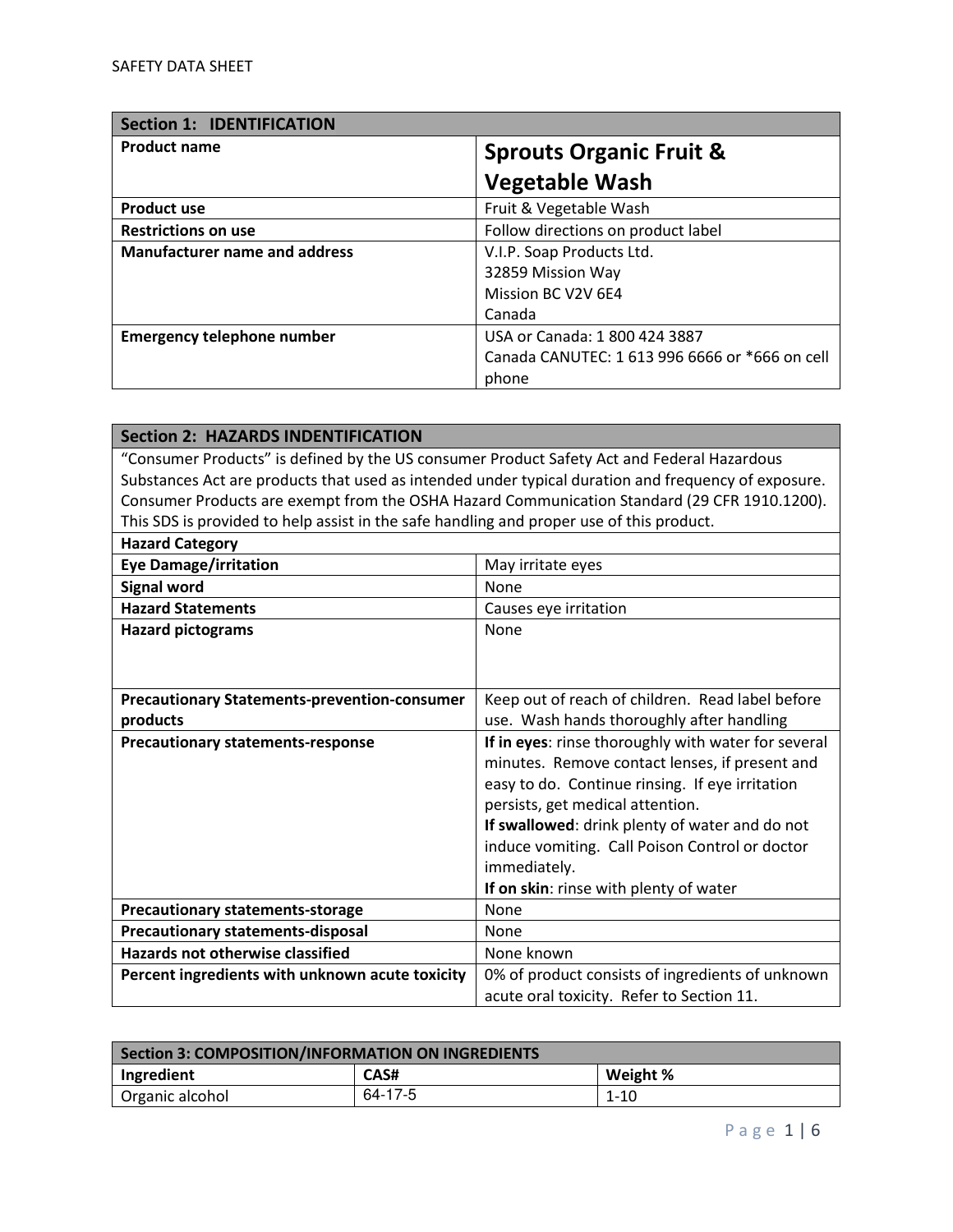| Organic potassium oleate  | 143-18-0   |       |
|---------------------------|------------|-------|
| Organic potassium cocoate | 61789-30-8 |       |
| Citric acid               | 77-92-9    | _<0.⊥ |

| <b>Section 4: FIRST AID MEASURES</b>       |                                                      |
|--------------------------------------------|------------------------------------------------------|
| Eye contact                                | Flush eyes with cool water immediately. Get          |
|                                            | medical attention if irritation develops or persists |
| <b>Skin contact</b>                        | Rinse thoroughly with plenty of water.               |
| Ingestion                                  | Drink 1 or 2 glass of water immediately. Do not      |
|                                            | induce vomiting. Get medical attention               |
|                                            | immediately if symptoms occur                        |
| <b>Inhalation</b>                          | Move to fresh air. If breathing is affected contact  |
|                                            | a physician                                          |
| Most important symptoms/effects, acute and | None under normal use conditions                     |
| delayed                                    |                                                      |
| <b>Note to Physician</b>                   | Treat symptomatically                                |

| <b>Section 5: FIRE FIGHTING MEASURES</b>       |                                                  |  |
|------------------------------------------------|--------------------------------------------------|--|
| Suitable extinguishing media                   | Water, dry chemical, carbon dioxide, alcohol-    |  |
|                                                | resistant foam                                   |  |
| Unsuitable extinguishing media                 | Not available                                    |  |
| Specific hazard arising from the chemical      | Product is not flammable, not explosive          |  |
| mixture                                        |                                                  |  |
| <b>Hazardous Combustion Products</b>           | Not available                                    |  |
| <b>Protective Equipment and precaution for</b> | Wear full protective clothing and self-contained |  |
| <b>Firefighters</b>                            | breathing apparatus pressure demand,             |  |
|                                                | MSHA/NIOSH approved and full protective gear     |  |

| <b>Section 6: ACCIDENTAL RELEASE MEASURES</b> |                                                  |
|-----------------------------------------------|--------------------------------------------------|
| <b>Personal precautions</b>                   | Wear appropriate personal protective equipment   |
| Advice for emergency responders               | Use personal protective equipment as required    |
| <b>Environmental precautions</b>              | Avoid entry into lakes, streams, ponds or public |
|                                               | waterways                                        |
| <b>Methods for containment</b>                | Material may be slippery if spilled and wet.     |
|                                               | Prevent spill from entering a waterway. Prevent  |
|                                               | further leakage or spillage if safe to do so.    |
| Method for cleaning up                        | Sweep up and shovel into suitable containers for |
|                                               | disposal. Dispose of in accordance with local    |
|                                               | regulations.                                     |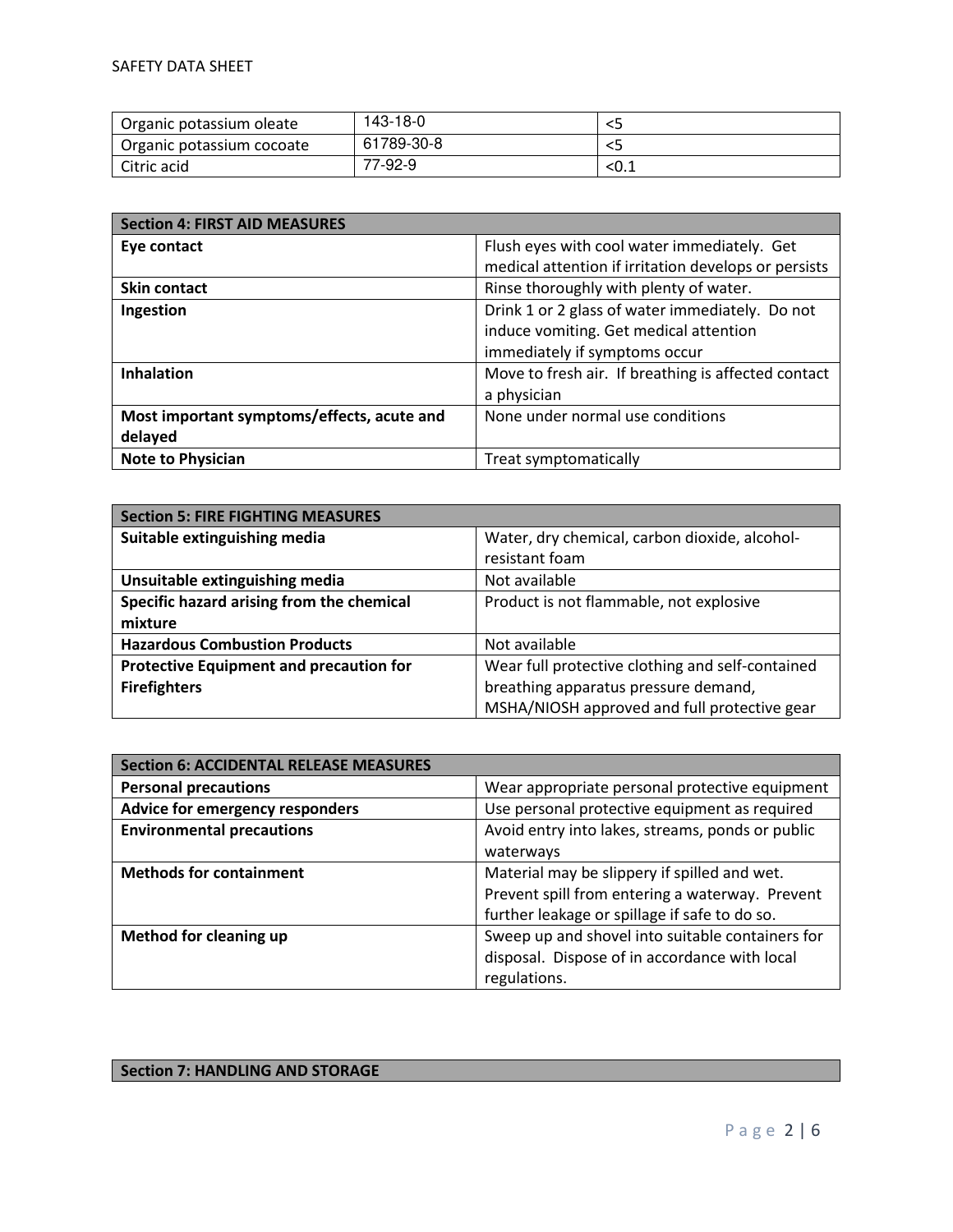| Safe handling         | Wear personal protective equipment as required.  |
|-----------------------|--------------------------------------------------|
|                       | Use as directed on product label. Keep container |
|                       | closed when not in use. Do not return spills to  |
|                       | original container for reuse. Do not reuse       |
|                       | container to store beverage. Wash thoroughly     |
|                       | after handling.                                  |
| Safe storage          | Keep out of reach of children and pets. Store in |
|                       | original container in a dry, cool and well-      |
|                       | ventilated area away from direct sunlight and    |
|                       | incompatible materials, food and drink. Keep     |
|                       | container closed when not in use                 |
| Incompatible products | None known                                       |

| <b>Section 8: EXPOSURE CONTROL/PERSONAL PROTECTION</b> |                                                    |  |
|--------------------------------------------------------|----------------------------------------------------|--|
| <b>Exposure limits</b>                                 | None known                                         |  |
| <b>Engineering measures</b>                            | N/A                                                |  |
| <b>Personal Protective Equipment</b>                   |                                                    |  |
| <b>Respiratory protection</b>                          | None required under normal conditions and as       |  |
|                                                        | long as product is used as directed. In case of    |  |
|                                                        | insufficient ventilation wear suitable respiratory |  |
|                                                        | equipment.                                         |  |
| Eye protection                                         | No special protective equipment required for       |  |
|                                                        | household setting. Use appropriate eye             |  |
|                                                        | protection as needed in case of splash hazard      |  |
| Skin protection                                        | Gloves may be worn for protection                  |  |
| <b>Hygiene Measures</b>                                | Handle with good industrial hygiene and safety     |  |
|                                                        | practice                                           |  |

| <b>Section 9: PHYSICAL AND CHEMICAL PROPERTIES</b> |                                     |
|----------------------------------------------------|-------------------------------------|
| Physical state at 20°C                             | Liquid                              |
| Appearance                                         | Clear colorless/light yellow liquid |
| Odor                                               | Lemon scent                         |
| <b>Odor threshold</b>                              | Not available                       |
| pH                                                 | 10-11.5 direct                      |
| <b>Melting point</b>                               | Not available                       |
| <b>Freezing point</b>                              | Not available                       |
| Initial boiling point and boiling range            | Not available                       |
| <b>Flash point</b>                                 | Not available. Aqueous solution     |
| <b>Evaporation rate</b>                            | Not available                       |
| <b>Flammability (solid, gas)</b>                   | Not flammable                       |
| <b>Flammability limits in air</b>                  | Not available                       |
| <b>Upper flammability limit</b>                    | Not applicable                      |
| Lower flammability limit                           | Not applicable                      |
| Vapor pressure (mmHg)                              | Not available                       |
| Vapor density (air=1)                              | Not available                       |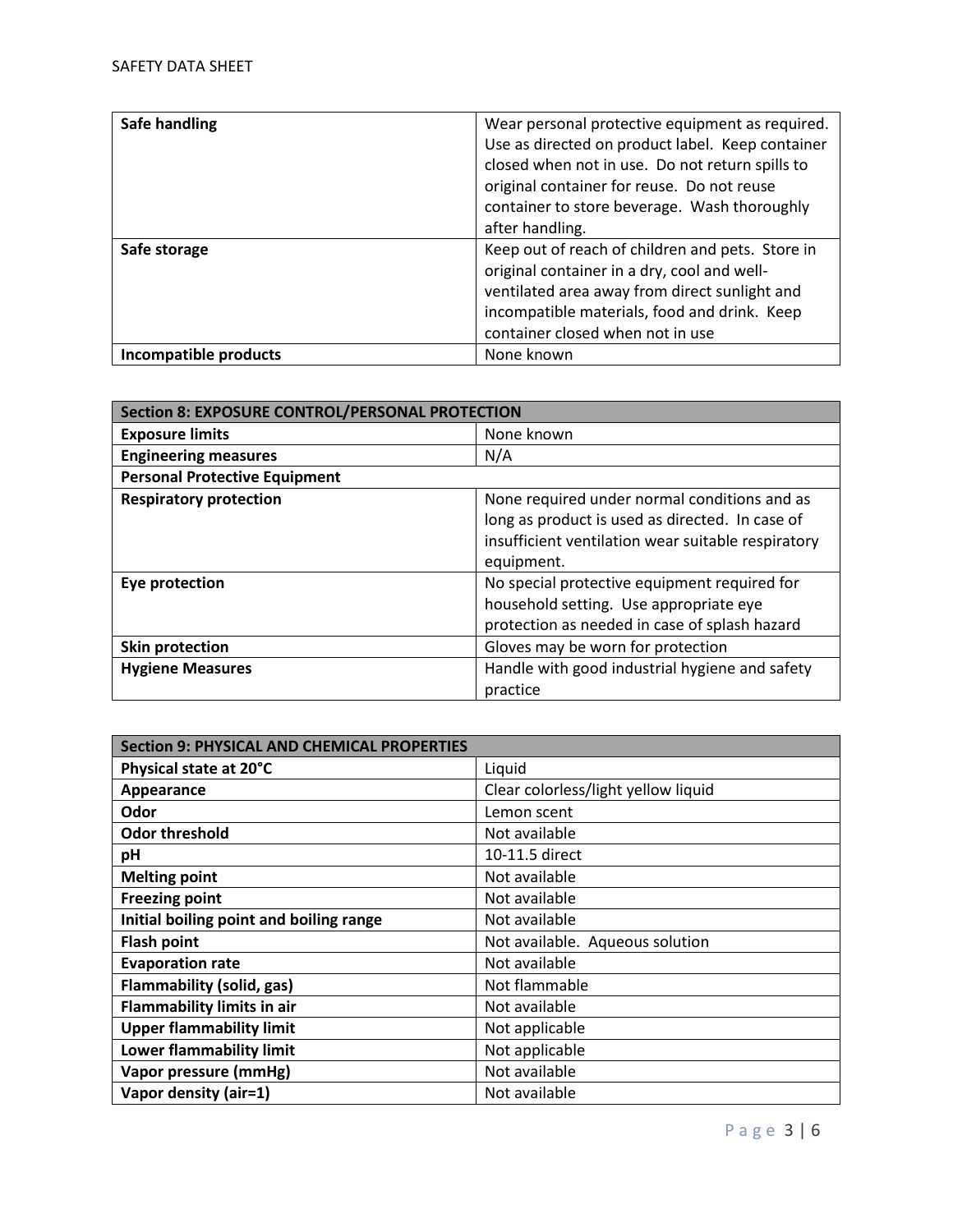| Specific gravity (water=1)/Bulk density | $1.0 - 1.02$ g/mL                          |
|-----------------------------------------|--------------------------------------------|
| <b>Relative density</b>                 | Not available                              |
| Solubility in water                     | Soluble                                    |
| Solubility in other solvents            | Not available                              |
| Partition coefficient: n-octanol/water  | Not available                              |
| <b>Autoignition temperature</b>         | Not available                              |
| <b>Decomposition temperature</b>        | Not available                              |
| <b>Viscosity (cPs)</b>                  | 0                                          |
| VOC content (%)                         | Product complies with US state and federal |
|                                         | regulations for VOC content in consumer    |
|                                         | products                                   |

| <b>Section 10: STABILITY AND REACTIVITY</b> |                                                   |
|---------------------------------------------|---------------------------------------------------|
| Reactivity                                  | None under normal use conditions                  |
| <b>Chemical stability</b>                   | Stable under normal conditions of use and         |
|                                             | storage                                           |
| <b>Hazardous reactions</b>                  | None known                                        |
| <b>Conditions to avoid</b>                  | None under normal processing                      |
| <b>Material to avoid</b>                    | None in particular                                |
| Incompatible materials                      | Should not mix with other household chemicals,    |
|                                             | acids, strong oxidizers or reducing agents unless |
|                                             | specifically provided for in the use directions.  |
| <b>Hazardous decomposition products</b>     | None known                                        |

| <b>Section 11: TOXICOLOGICAL INFORMATION</b>                             |                                     |
|--------------------------------------------------------------------------|-------------------------------------|
| <b>Potential routes of exposure:</b>                                     |                                     |
| <b>Inhalation</b>                                                        | No known effect                     |
| <b>Skin contact</b>                                                      | May irritate skin                   |
| Ingestion                                                                | No known effect                     |
| Eye contact                                                              | Causes serious eye irritation       |
| Delayed, immediate, or chronic effects from short and long-term exposure |                                     |
| <b>Acute toxicity</b>                                                    | No known effect                     |
| <b>Skin corrosion/irritation</b>                                         | May irritate skin                   |
| Serious eye damage/eye irritation                                        | Causes serious eye irritation       |
| <b>Skin sensitization</b>                                                | No known effect                     |
| <b>Respiratory sensitization</b>                                         | No known effect                     |
| <b>Germ cell mutagenicity</b>                                            | Not classified based on ingredients |
| <b>Neurological effects</b>                                              | No known effect                     |
| <b>Reproductive toxicity</b>                                             | No known effect                     |
| <b>Developmental toxicity</b>                                            | No known effect                     |
| <b>Teratogenicity</b>                                                    | No known effect                     |
| <b>STOT-single exposure</b>                                              | No known effect                     |
| <b>STOT-repeated exposure</b>                                            | No known effect                     |
| <b>Target organ effects</b>                                              | No known effect                     |
| <b>Aspiration hazard</b>                                                 | No known effect                     |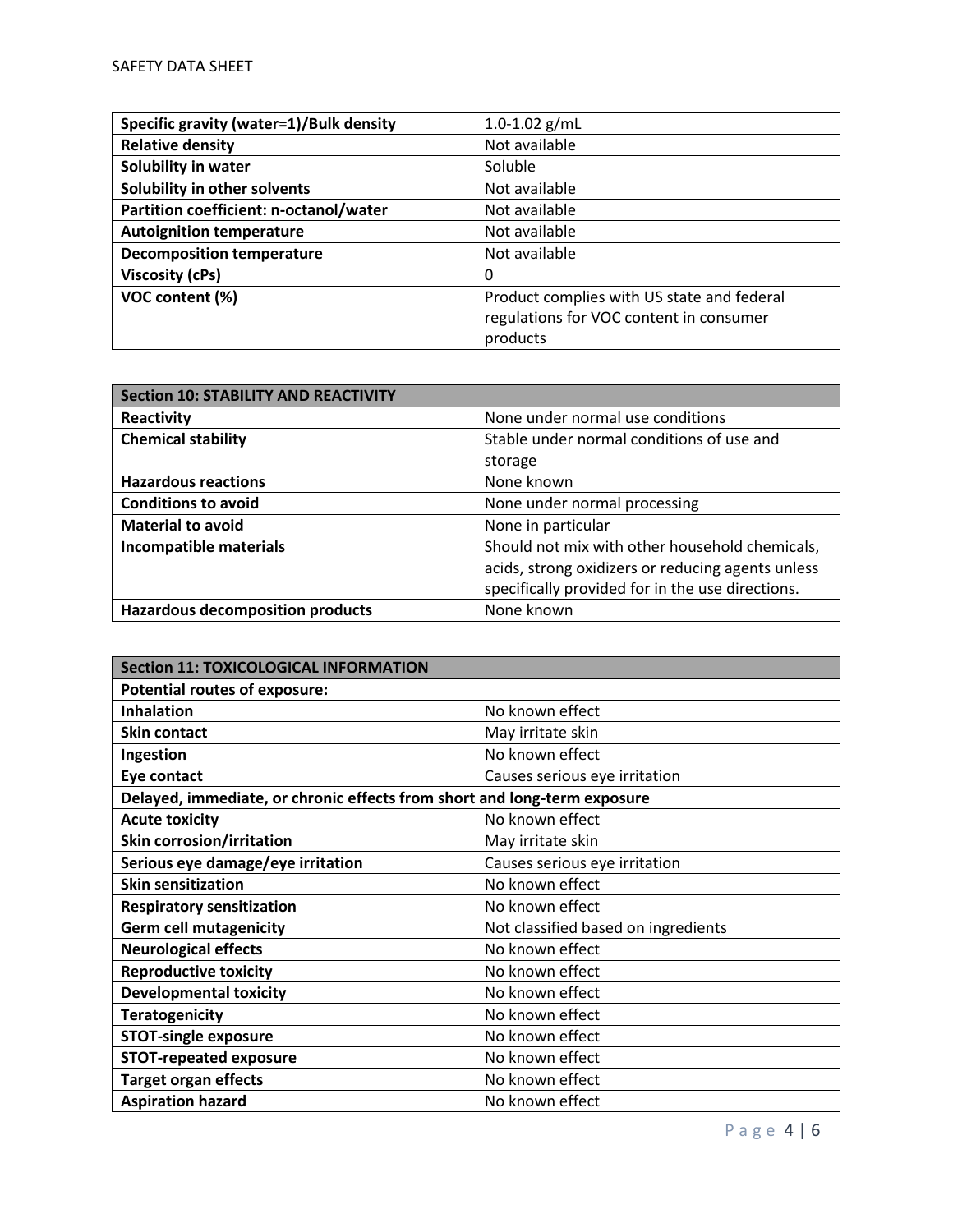| Carcinogonicity<br>unogenicity<br>.<br><b>CULCILIOS</b> | effect<br><br>N<br>$1$ M $\Gamma$<br>ки<br>________ |
|---------------------------------------------------------|-----------------------------------------------------|
|                                                         |                                                     |

## **Components information:**

| <b>Chemical names</b> | CAS#          | LD <sub>50</sub> Oral | LD <sub>50</sub> Dermal | <b>LC50 Inhalation</b> |
|-----------------------|---------------|-----------------------|-------------------------|------------------------|
| Organic alcohol       | $64 - 17 - 5$ | 10470 mg/kg, oral     | Not available           | 117-125 mg/L,          |
|                       |               | [rat]                 |                         | 4hrs                   |
| Organic               | 143-18-0      | >5000 mg/kg, oral     | >2000 mg/kg,            | >5610 mg/kg [rat]      |
| potassium oleate      |               | [rat, mouse]          | [rat]                   |                        |
| Organic               | 61789-30-8    | Not available         | Not available           | Not available          |
| potassium             |               |                       |                         |                        |
| cocoate               |               |                       |                         |                        |
| Citric acid           | 77-92-9       | 5040 mg/kg, oral      | Not available           | Not available          |
|                       |               | [mouse]               |                         |                        |

| <b>Section 12: ECOLOGICAL INFORMATION</b>                       |                                                 |  |
|-----------------------------------------------------------------|-------------------------------------------------|--|
| This product is not expected to be hazardous to the environment |                                                 |  |
| <b>Ecotoxicity</b><br>Not available                             |                                                 |  |
| <b>Persistence and degradability</b>                            | Biodegradable based on organic alcohol, organic |  |
|                                                                 | glycerin, organic potassium oleate, organic     |  |
|                                                                 | potassium cocoate, citric acid.                 |  |
| <b>Bioaccumulative potential</b>                                | No information available                        |  |
| <b>Mobility in soil</b>                                         | No information available                        |  |
| Other adverse effects, environmental fate                       | No adverse effects expected                     |  |

| <b>Section 13: DISPOSAL CONSIDERATIONS</b> |                                                   |
|--------------------------------------------|---------------------------------------------------|
| <b>Waste from unused products</b>          | Disposal must be in compliance with applicable    |
|                                            | local, state, provincial and federal laws and     |
|                                            | regulations. Do not contaminate stormwater        |
|                                            | run-off areas.                                    |
| <b>Contaminated packaging</b>              | Disposal should be in accordance with applicable  |
|                                            | regional, national and local laws and regulations |
| California Hazardous waste codes (non-     | 561                                               |
| household setting)                         |                                                   |
| <b>Connecticut Hazardous Waste Code</b>    | CT <sub>04</sub>                                  |
| <b>Washington Hazardous Waste Code</b>     | <b>WT02</b>                                       |
| <b>Empty packaging</b>                     | Offer clean container for recycling.<br>Empty &   |
|                                            | Replace cap                                       |

| Section 14: TRANSPORT INFORMATION |               |  |
|-----------------------------------|---------------|--|
| $\vert$ U.S. DOT                  | Not regulated |  |
| <b>IMDG</b>                       | Not regulated |  |
| <b>IATA</b>                       | Not regulated |  |
| Canadian TDG                      | Not regulated |  |